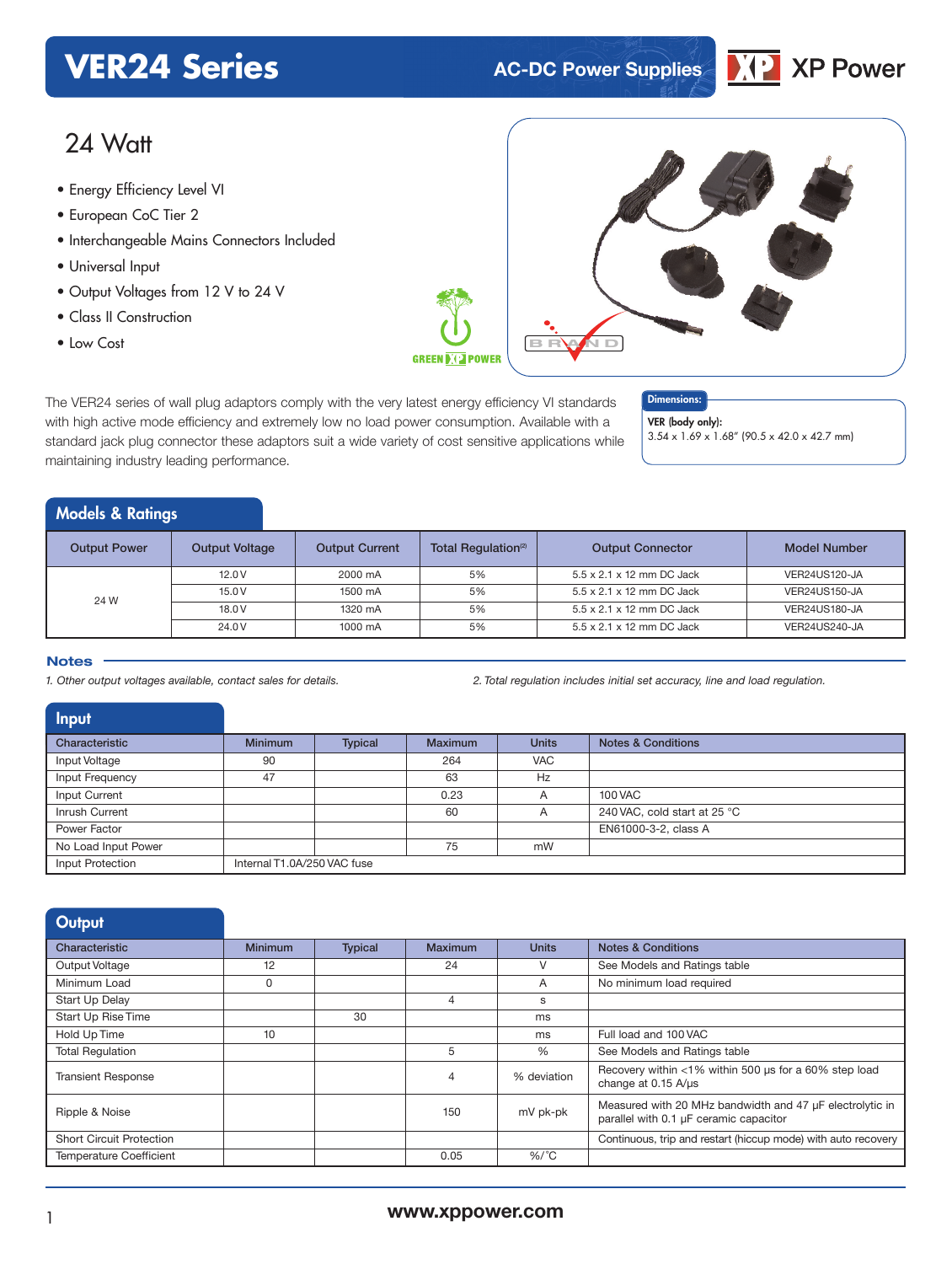# **VER24 Series**



General

| Characteristic             | <b>Minimum</b> | <b>Typical</b> | <b>Maximum</b> | <b>Units</b> | <b>Notes &amp; Conditions</b>                                                                |
|----------------------------|----------------|----------------|----------------|--------------|----------------------------------------------------------------------------------------------|
| Efficiency                 |                | 85             |                | %            | Typical average of efficiencies measured at 25%, 50%, 75%<br>and 100% load and 115 VAC input |
| <b>Energy Efficiency</b>   |                |                |                |              | Level VI                                                                                     |
| <b>Isolation</b>           | 3000           |                |                | <b>VAC</b>   | Input to Output                                                                              |
| <b>Switching Frequency</b> | 24             |                | 70             | kHz          | Variable                                                                                     |
| Mean Time Between Failure  | 250            |                |                | kHrs         | MIL-HDBK-217F at 25 °C GB                                                                    |
| Weight                     |                | 0.18(80)       |                | lb(q)        | Body only                                                                                    |

# **Environmental**

| Characteristic               | <b>Minimum</b> | <b>Typical</b> | Maximum | <b>Units</b> | <b>Notes &amp; Conditions</b>                       |
|------------------------------|----------------|----------------|---------|--------------|-----------------------------------------------------|
| <b>Operating Temperature</b> |                |                | $+60$   | °C           | Derate from 100% load at 40 °C to 50% load at 60 °C |
| Storage Temperature          | $-40$          |                | $+85$   | °C           |                                                     |
| <b>Operating Humidity</b>    |                |                | 95      | %            | RH, non-condensing                                  |
| Cooling                      |                |                |         |              | Natural convection                                  |
| Shock                        |                |                |         |              | I m drop onto concrete on each of 6 axes            |
| Vibration                    | 10             |                | 300     | Hz           | 2 g 15 mins/sweep, 60 mins for each of 3 axes       |

# EMC: Emissions

| <b>Phenomenon</b> | Standard    | <b>Test Level</b> | <b>Notes &amp; Conditions</b> |
|-------------------|-------------|-------------------|-------------------------------|
| Conducted         | EN55022     | Level B           |                               |
| Radiated          | EN55022     | Level B           |                               |
| Harmonic Current  | EN61000-3-2 | Class A           |                               |
| Voltage Flicker   | EN61000-3-3 |                   |                               |

# EMC: Immunity

| <b>Phenomenon</b>      | Standard                                                            | <b>Test Level</b>        | Criteria       | <b>Notes &amp; Conditions</b> |  |  |
|------------------------|---------------------------------------------------------------------|--------------------------|----------------|-------------------------------|--|--|
| <b>ESD Immunity</b>    | EN61000-4-2                                                         | ±4 kV contact, ±8 kV air | $\overline{A}$ |                               |  |  |
| Radiated Immunity      | EN61000-4-3                                                         | 3 V/m                    | $\overline{A}$ |                               |  |  |
| EFT/Burst              | EN61000-4-4                                                         | Level 2                  | $\overline{A}$ |                               |  |  |
| Surge                  | EN61000-4-5                                                         | Level 2                  |                |                               |  |  |
| Conducted Immunity     | EN61000-4-6                                                         | 3V                       | $\overline{A}$ |                               |  |  |
| <b>Magnetic Fields</b> | EN61000-4-8                                                         | 1 A/m                    | A              |                               |  |  |
| Dips and Interruptions | EN55024 100% 10 ms, 30% 500 ms, 100% 5000 ms, Perf Criteria A, A, B |                          |                |                               |  |  |

## Safety Approvals Phenomenon Standard CB Report IEC60950-1<br>UL UL/CUL60950-1 UL/cUL60950-1, approved as limited power source (LPS) TUV EN60950-1 CCC CCC China Compulsory Certification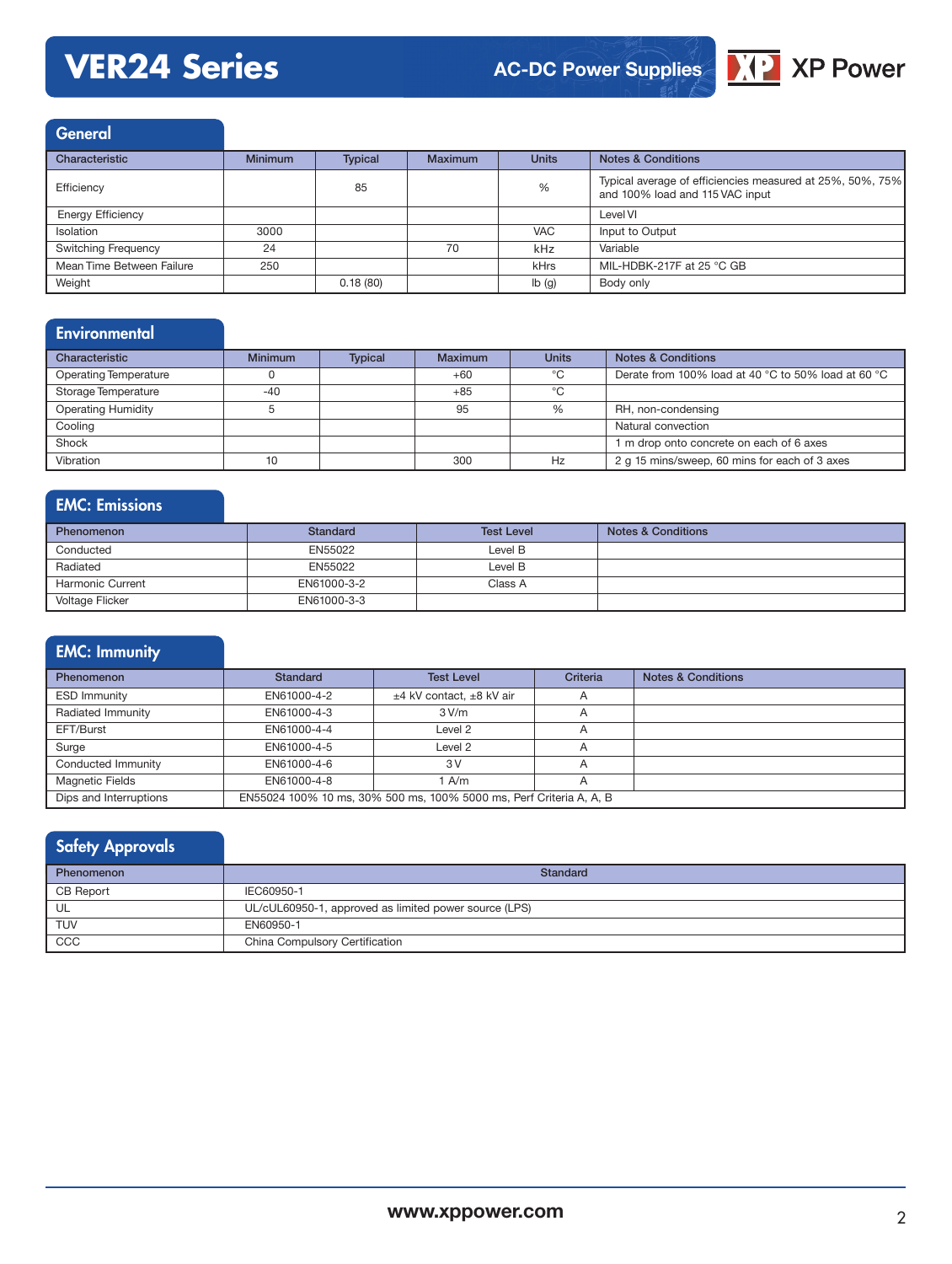# **VER24 Series**

**AC-DC Power Supplies**



# Mechanical Details

### **VER24US**













#### **AC Input Plugs**



### **AU Plug EU Plug**



## **UK Plug US Plug**